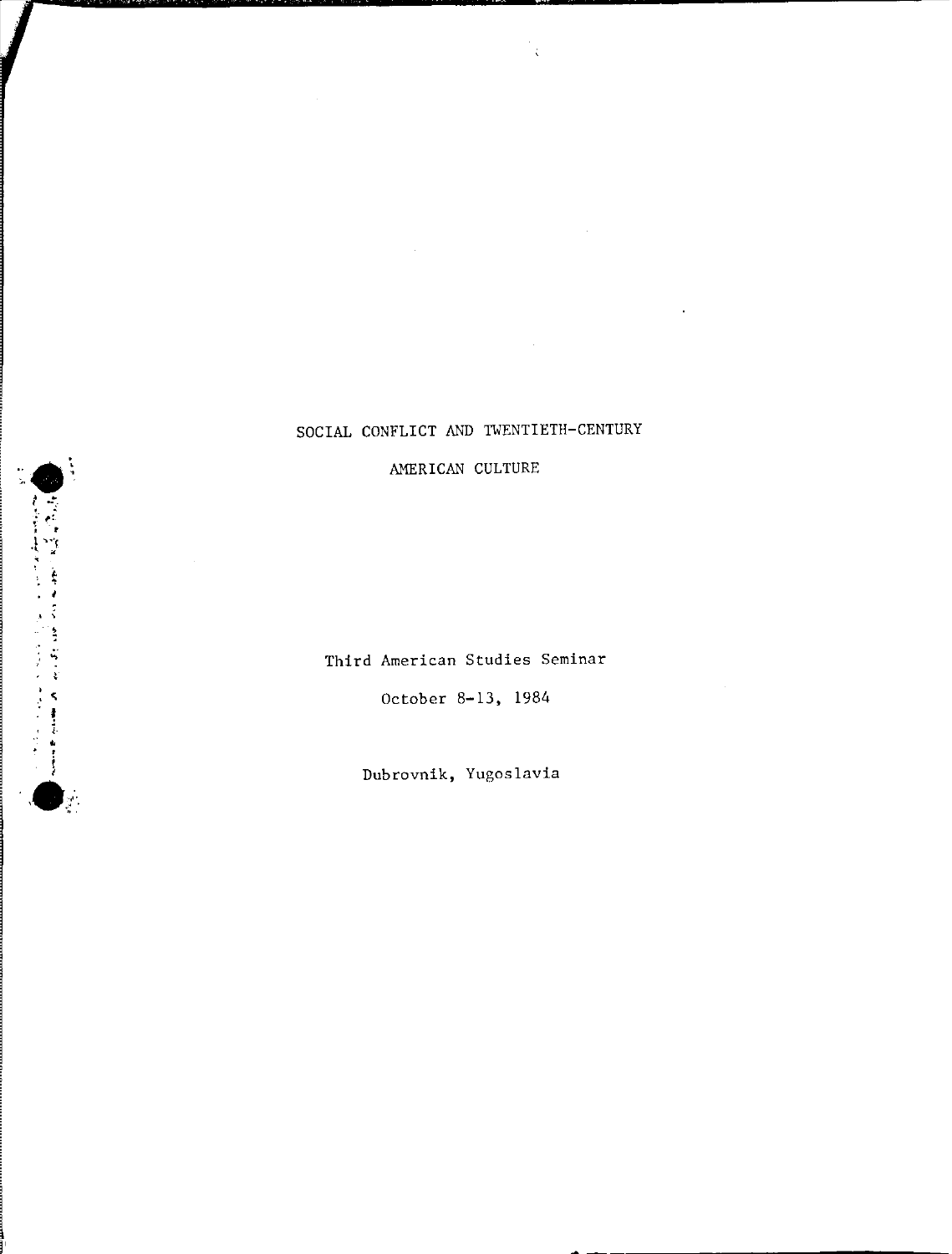## Contents

 $\mathcal{L}^{\text{max}}_{\text{max}}$ 

| Ι.  | UNION BUILDING AND UNION BUSTING IN THE<br>THE LABOR MOVEMENTS:<br>TWENTILTH CENTURY |                                                                                              |              |  |
|-----|--------------------------------------------------------------------------------------|----------------------------------------------------------------------------------------------|--------------|--|
|     | 1.                                                                                   | Capitalist Resistance to the Organization of Labor                                           |              |  |
|     |                                                                                      | Frances Fox Piven and Richard Cloward<br>"The Structuring of Protest"                        | $\mathbf{1}$ |  |
|     | 2.                                                                                   | Developments Since 1945                                                                      |              |  |
|     |                                                                                      | Melvyn Dubofsky, "Which Side Are You On?"                                                    | 22           |  |
|     |                                                                                      | David Caute, "How to Break a Union"                                                          | 30           |  |
|     |                                                                                      | Steven Lagerfeld, "To Break a Union"                                                         | 33           |  |
|     |                                                                                      | Dan Swinney, "UE Local 277's Strike at Morse<br>Cutting Tool"                                | 37           |  |
| II. | THE 1920s:                                                                           | FOCUS OF TWENTIETH-CENTURY SOCIAL CONFLICT                                                   |              |  |
|     | 1.                                                                                   | General Background                                                                           |              |  |
|     |                                                                                      | Louis D. Rubin, Jr., "Introduction," I'll Take<br>My Stand                                   | 42           |  |
|     |                                                                                      | Joan Hoff Wilson, "Introduction: How Normal Was<br>Normalcy?"                                | 48           |  |
|     |                                                                                      | Robert M. Miller, "The Ku Klux Klan"                                                         | 51           |  |
|     |                                                                                      | "Papers Read at the Ku Klux Klan Meeting $\ldots$ ,<br>Asheville, North Carolina, July 1923" | 55           |  |
|     | 2.                                                                                   | The "Found" Generation                                                                       |              |  |
|     |                                                                                      | $\mathbf{u}$ , and $\mathbf{u}$ and $\mathbf{v}$                                             | 65           |  |

•

 $\hat{\mathcal{A}}$ 

•

| "Music," Encore $(1975)$                                         | 65  |
|------------------------------------------------------------------|-----|
| Eileen Landry, Black Film Stars                                  | 67  |
| Frederick Lewis Allen, "The Revolution in<br>Manners and Morals" | 81  |
| Dorothy Parker, "The Lonely Leave," "The Waltz"                  | 96  |
| Erlene Stetson, Black Sister                                     | 99  |
| Max Bogart, The Jazz Age                                         | 103 |
|                                                                  |     |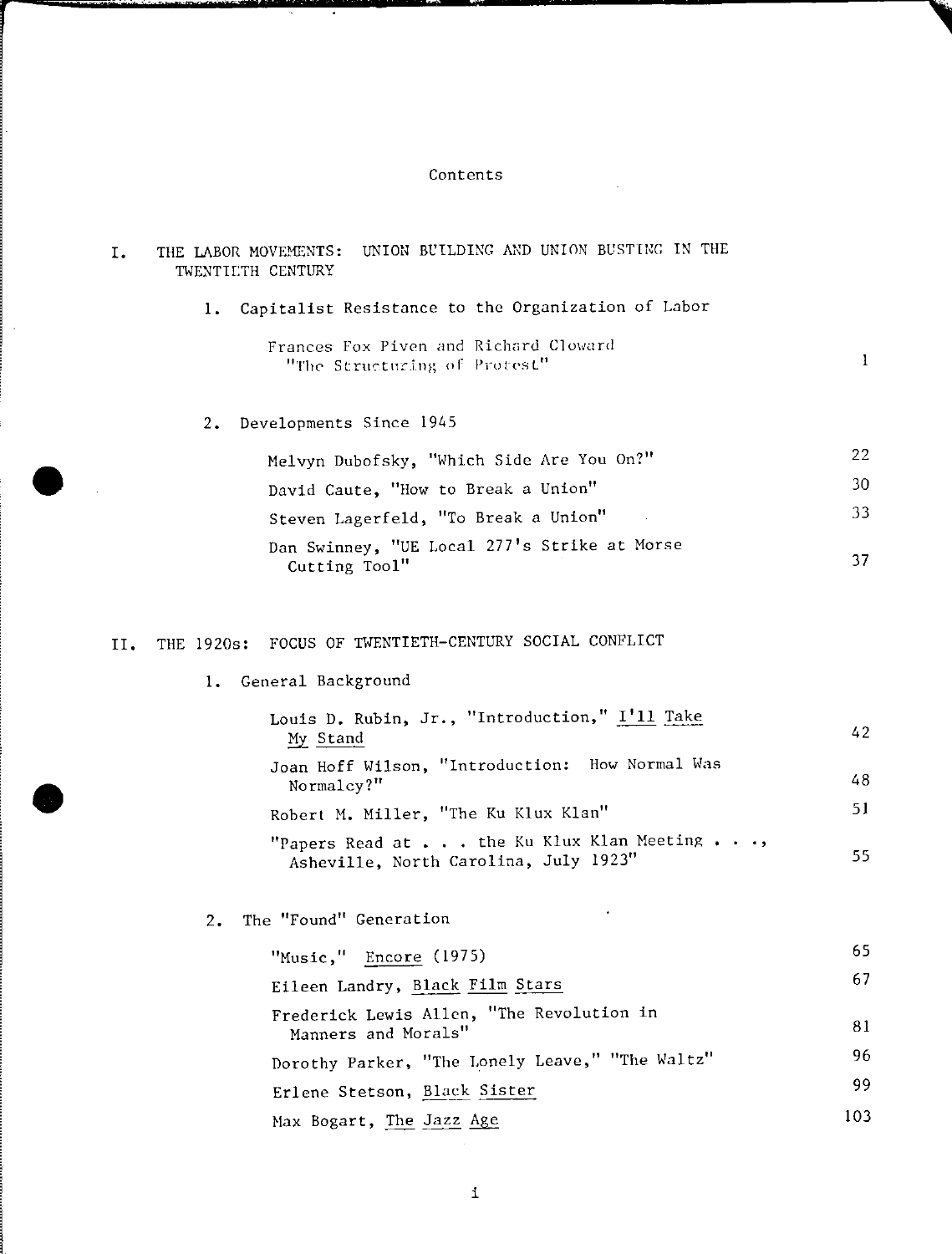|  |                    |  | III. BLACKS RESPOND TO OPPRESSION: UNDERSTANDING THE CONTEXT |  |
|--|--------------------|--|--------------------------------------------------------------|--|
|  | OF THE "NEW NEGRO" |  |                                                              |  |

| Booker T. Washington, "Atlanta Address"                           | 112  |
|-------------------------------------------------------------------|------|
| NAACP, "Call"                                                     | 120. |
| Marcus Garvey, "An Appeal to the Conscience<br>of the Black Race" | 121  |
| Marcus Garvey, Philosophy and Opinions                            | 124. |

### IV. LABOR IN COMPETION FOR JOBS: THE EFFECTS OF RACE & SEX ON LABOR UNION ORGANIZING AND ORGANIZATION

| Edward Greer, Big Steel, Black Politics, and<br>Corporate Power     | 129 |
|---------------------------------------------------------------------|-----|
| Herbert Hill, "Industrial Union Action Against<br>Discrimination"   | 134 |
| Nancy Gabin, "Women Workers and the UAW $\ldots$ ,<br>$1945 - 1954$ | 140 |
| "Sex Segration Doesn't Pay"                                         | 145 |

•

•

#### V. THE POLITICAL ECONOMY OF SOCIAL PROTEST MOVEHENT: FROM POPULISM TO CIVIL RIGHTS

|  | Fred Block, "The Ruling Class Does Not Rule: |     |
|--|----------------------------------------------|-----|
|  | Notes on the Marxist Theory of the State"    | 148 |

#### VI. THE RACIAL TRAJECTORY OF THE WESTERN HERO

|  |  | Daniel Leab, "The Birth of a Nation" | 160. |
|--|--|--------------------------------------|------|
|--|--|--------------------------------------|------|

- **D. H. Lawrence, "Fenimore Cooper's Leatherstocking Novels"**  169
- Roy Harvey Pearce, "The Leatherstocking Tales **Re-examined''**  179

### VII. AN INFINITY OF CONSCIOUS PAIN: CRUEL ENOUGH TO STOP THE PAIN

| Alice Walker, "Saving the Life That Is Your Own"                  | 186. |
|-------------------------------------------------------------------|------|
| Alice Walker, "In Search of Our Mother's Gardens"                 | 193  |
| Alice Walker, "Our Mother's Continued Pilgrimage<br>Toward Truth" | 200. |
| Alice Walker, "The Child Who Favored Daughter"                    | 204  |